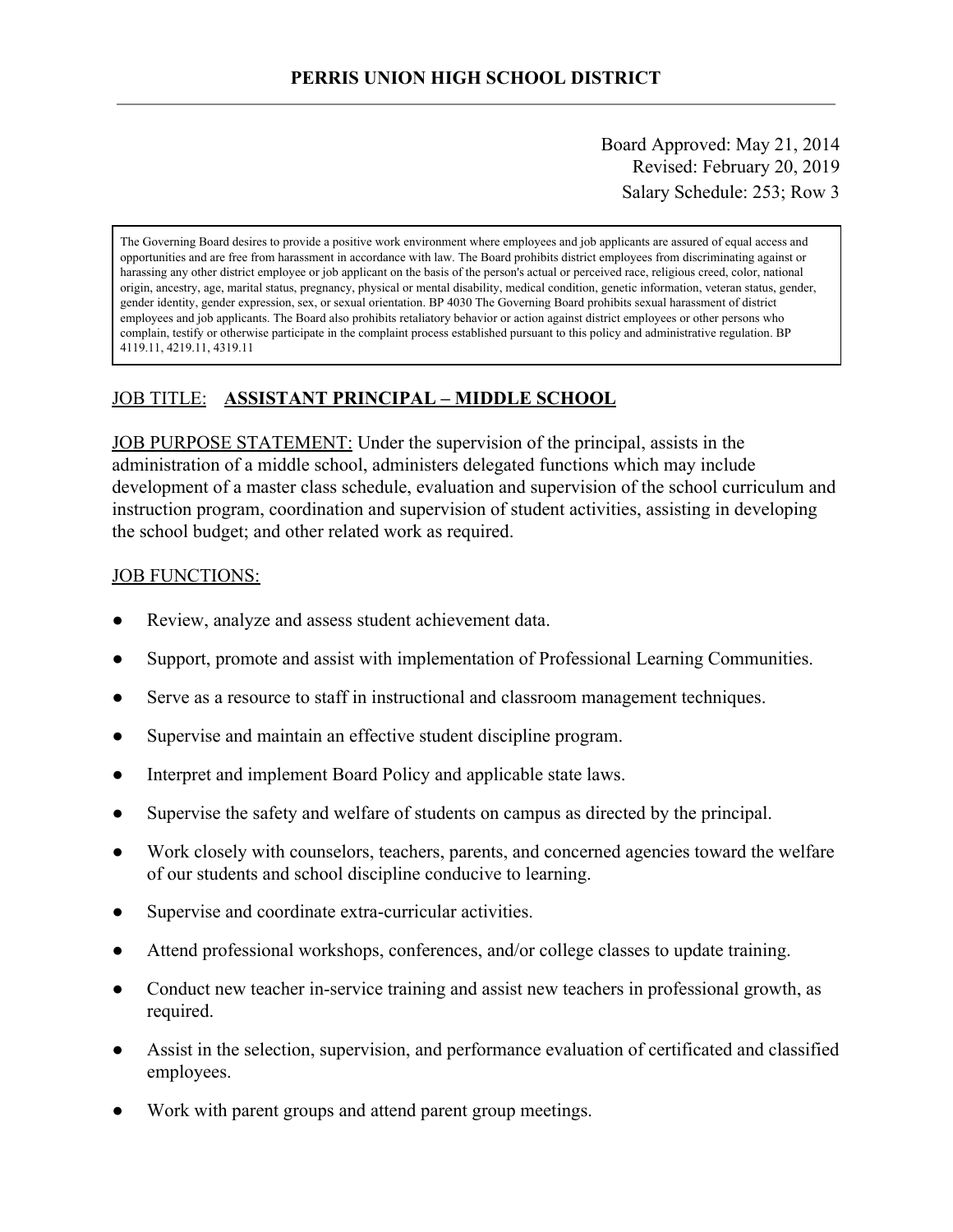## JOB TITLE: ASSISTANT PRINCIPAL – MIDDLE SCHOOL Page 2

## JOB FUNCTIONS - continued

- Establishes and maintains effective working relationships with staff, students, parents, and community members.
- Performs other related duties as assigned.

## KNOWLEDGE OF:

- Principles, techniques, strategies, goals, and objective of public education.
- Procedures, methods, and strategies of organization, management, and supervision.
- Modern innovative and creative curriculum and instructional trends regarding the high school age child.
- Curriculum development, instructional program delivery strategies, and program supervision, assessment, and evaluation.
- Result and performance evaluation techniques pertaining to program and personnel performance effectiveness.
- Human relation strategies, conflict resolution strategies, and team building principles and techniques.

## ABILITY TO:

- Demonstrate effective instructional, organizational, and administrative leadership.
- Follow safety procedures and written and verbal instructions.
- Work co-operatively with staff, students  $&$  public.
- Make independent decisions; work autonomously.
- Demonstrate good judgment and good problem-solving skills.
- Organize tasks, set priorities and meet deadlines.
- Manage multiple tasks.
- Direct, supervise and instruct others.
- Respond appropriately to evaluation and changes in the work setting.
- Analyze problems, determine alternative solutions, and make appropriate and effective decisions.
- Communicate effectively in oral and written form.
- Plan, develop and maintain effective organizational and community relationships.